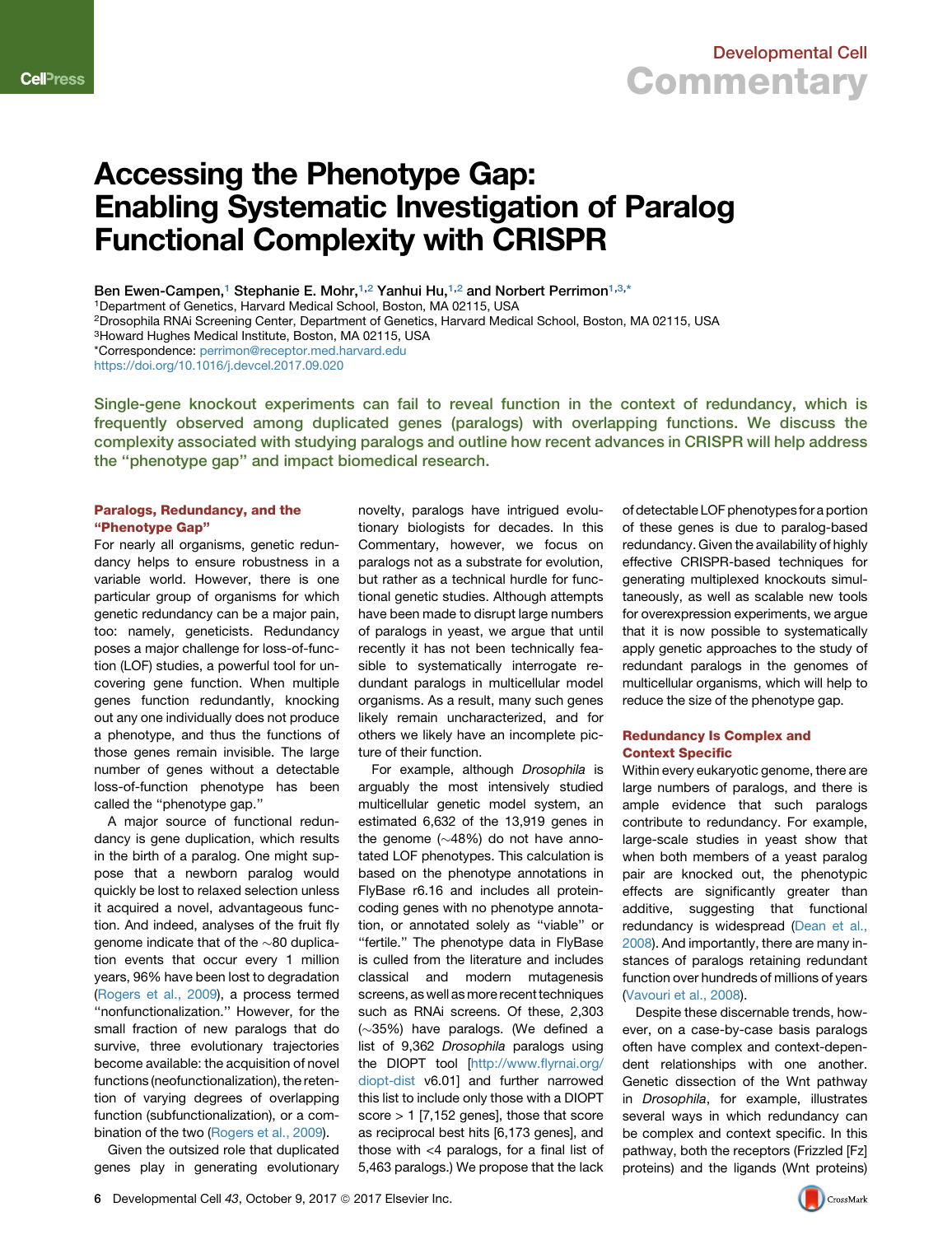## Developmental Cell **Commentary**

<span id="page-1-0"></span>

#### Figure 1. CRISPR-Based Tools for Studying Complex, Context-Dependent Redundancy

(A) Redundancy in the Wnt/Fz pathway. In the context of embryonic development, *fz* and *fz2* are fully redundant, and the characteristic Wnt pathway cuticle phenotype is only seen in the double mutant (loss of cuticle between denticle belts). However, *fz,* but not *fz2*, has a non-redundant role in PCP in the wing (gray arrows indicate properly oriented wing epithelial cells; colored arrows represent misoriented cells that have lost proper polarity). For Wnt ligands, whereas *wg* has a well-characterized LOF phenotype in embryos, its role in PCP in the wing is redundant with *wnt4*. n.t., not tested; refers to genotype-phenotype analyses that have not been published, to our knowledge.

(B) Multiplex CRISPR mutagenesis is a scalable technique for simultaneously disrupting multiple genes at once.

(C) CRISPRa allows for targeted overexpression of any gene of interest from the endogenous loci.

are members of paralog families that arose and diversified early in animal evolution, and they illustrate important nuances to our understanding of redundancy.

During embryonic development, Fz and Fz2 play seemingly identical roles in transducing signaling by the fly Wnt ligand Wingless (Wg) [\(Figure 1A](#page-1-0)) ([Bejsovec,](#page-3-3) [2006\)](#page-3-3). In fact, due to their functional redundancy, the roles of Fz and Fz2 as Wg receptors remained undiscovered for years after the other core components of the pathway had been identified. It was not until *fz fz2* double-mutant embryos were generated that their roles were definitively established [\(Figure 1](#page-1-0)A) [\(Bejsovec, 2006\)](#page-3-3).

However, in other biological contexts, Fz and Fz2 perform entirely non-redundant functions. For example, Fz, but not Fz2, plays a major role in establishing planar cell polarity (PCP) ([Figure 1A](#page-1-0))—in fact, PCP was the namesake mutant phenotype for *frizzled*, owing to the aberrant bristle phenotypes in *fz* adult flies ([Bejsovec,](#page-3-3) [2006](#page-3-3)). In addition, two other paralogs, Fz3 and Fz4, both bind to various Wg paralogs *in vitro* [\(Wu and Nusse, 2002\)](#page-3-4), yet both genes have largely unknown biological functions. Furthermore, a distantly related *fz* paralog, *smoothened*, does not bind to Wg proteins at all and is instead a central component of Hedgehog signal transduction [\(Wu and Nusse, 2002](#page-3-4)). Thus, the *fz* family presents several examples of how paralogs can be redundant in one context but not in others.

Like their receptors, the seven *Drosophila* Wnt ligands also form a family of paralogs with complex overlapping functions and redundancies. For example, *wg* and *wnt4* are redundantly required for proper PCP signaling in the *Drosophila* wing; neither single knockout displays a PCP phenotype, whereas the double knockout does [\(Wu et al., 2013\)](#page-3-5) ([Figure 1](#page-1-0)A). This finding is particularly interesting because *wg*, and to a lesser extent *wnt4*, have both been extensively

studied in other contexts. Thus, even in cases where a gene has well-characterized non-redundant functions, there may be hidden redundancy that is only detectable in specific cell types and/or at specific stages. In vertebrate genomes, the picture is likely to be far more complex, because both the Wnt and Fizzled paralog families have expanded greatly.

Complex, context-dependent interactions between or among paralogs are likely to be the rule, not the exception. In fact, theory predicts that maintaining some amount of overlapping function may account for the long-term evolutionary stability of paralogs [\(Vavouri et al., 2008](#page-3-2)). What's more, although paralogs are traditionally understood to provide robustness via functional redundancy, a recent study of 56 paralog pairs in yeast found that, surprisingly, the deletion of one paralog was equally likely to disrupt the function of its partner paralog as it was to be compensated by that partner [\(Diss et al., 2017\)](#page-3-6). In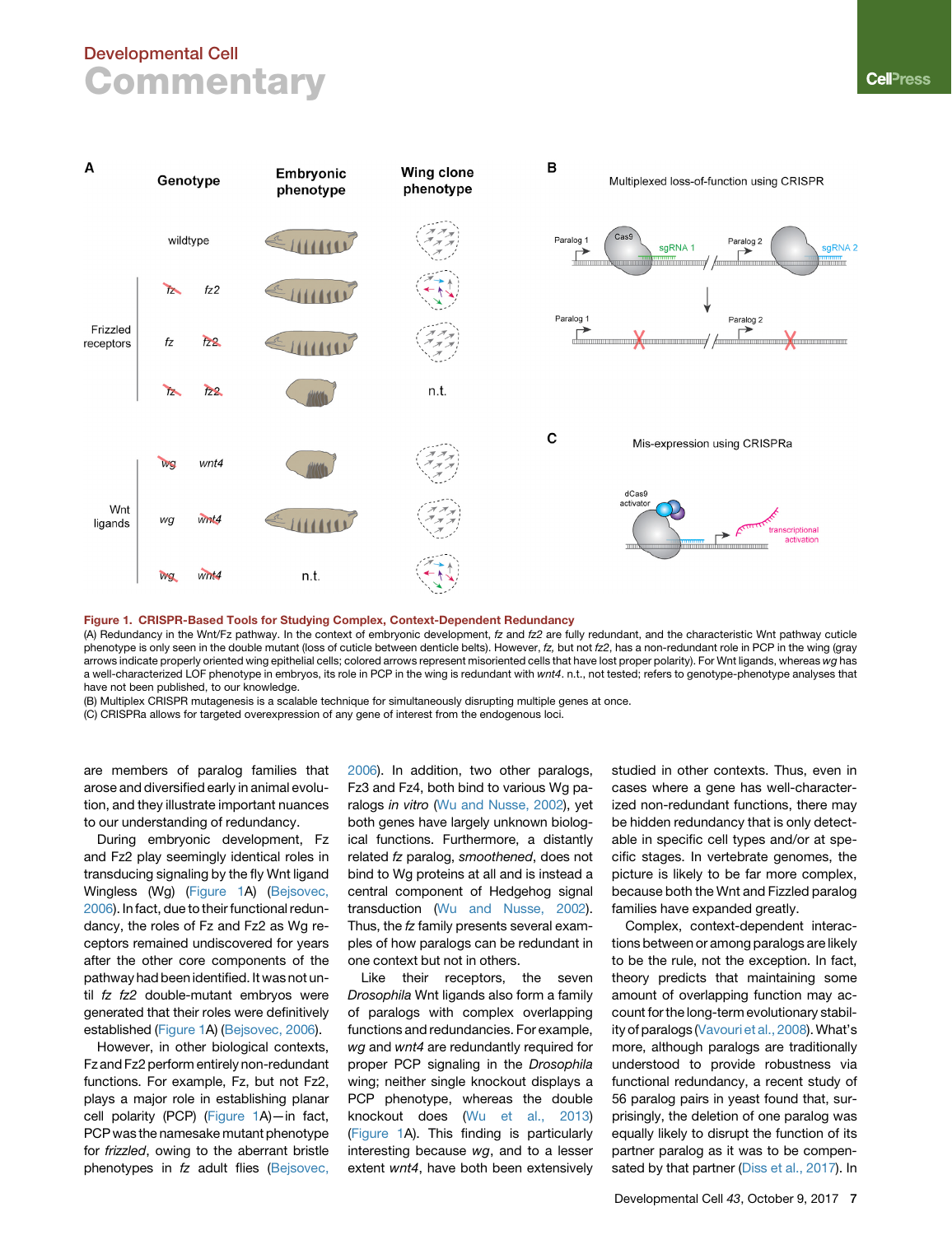those cases where paralogs have a mutually dependent relationship, this dependency often appears to be driven by physical interactions between paralogs [\(Diss](#page-3-6) [et al., 2017](#page-3-6)). Altogether, we find compelling reasons to systematically study the functions of paralogs on a case-by-case basis by taking advantage of CRISPR techniques that make this newly feasible (discussed below).

### Paralog Biology Has Biomedical Implications

Over 80% of human disease-linked genes have paralogs, spanning a wide range of duplication dates [\(Dickerson and Robert](#page-3-7)[son, 2012](#page-3-7)). Thus, in addition to contributing to functional annotation of individual genes, gaining a more thorough understanding of paralog biology will likely have important implications for human disease research and treatment. A number of recent genetic screens in cancer cell lines have identified synthetic lethal interactions between paralogous oncogenes, including several paralogous components of the SWI/SNF chromatin remodeling complex members ([O'Neil et al., 2017\)](#page-3-8). In these cases, a paralog that is dispensable in wild-type cells becomes essential in cancer cells that are mutant for its partner paralog, thus providing a potential new therapeutic target.

Interestingly, there are also now multiple examples of cancer-causing chromosomal deletions that encompass ''passenger genes'': genes that are incidentally deleted alongside a tumor suppressor, that are members of paralogous gene families, and whose incidental deletion creates a cancer-specific vulnerability. For example, pancreatic ductal adenocarcinoma (PDAC) cancer cells often contain homozygous deletions of the causal tumor suppressor, *SMAD4*, as well as the neighboring gene mitochondrial enzyme *malic enzyme 2* (*ME2*). Because these PDAC cells also lack *ME2*, they become highly sensitized to loss of its paralog, *ME3*, thus providing a novel therapeutic target ([Dey et al., 2017\)](#page-3-9).

Paralogy is likely to inform drug design in multiple additional ways. Whereas it is typically desirable to minimize drug cross-reactivity, there is now growing recognition that, in some cases, it may be advantageous to promiscuously target multiple paralogs to more broadly inactivate biological activity and prevent

compensation. The RAF kinases provide one example. There are three paralogous RAF kinases in humans (ARAF, BRAF, and RAF1, also known as CRAF), of which BRAF is the most frequently mutated in cancers. In the context of malignant melanoma, two drugs that specifically target a common oncogenic BRAF allele (BRAFV600E) often lead to resistance within a matter of months via multiple mechanisms ([Girotti et al., 2015](#page-3-10)). In contrast, two compounds were recently developed that target both BRAF<sup>V600E</sup> and RAF1, as well as receptor tyrosine kinase/SRCfamily kinase (SFK) signaling, and these compounds appear to be effective and to avoid resistance ([Girotti et al., 2015](#page-3-10)).

Another example involves epidermal growth factor (EGFR) signaling. Hyperactivation of this signaling pathway is a common feature of many types of cancer, and drugs targeting the EGFR protein were among the earliest anti-cancer therapies. However, the EGFR protein has three paralogs that are also involved in this pathway (HER-2, HER-3, and HER-4), and one of the most frequent mechanisms of resistance to EGFR-specific inhibitors involves amplification of HER-2 [\(Milik et al., 2017](#page-3-11)). Thus, new compounds are being developed that target both EGFR and HER-2 in an attempt to overcome this acquired resistance [\(Milik](#page-3-11) [et al., 2017](#page-3-11)).

As these examples illustrate, for wellstudied examples, paralog biology has already informed disease research and drug design. Expanding our understanding of the role of redundancy to understudied cases therefore holds promise.

#### New Techniques for Studying Redundant Genes

Characterizing redundant genes benefits from two complementary genetic approaches: multi-gene knockout LOF studies and single- or multi-gene overexpression studies. Double-LOF experiments are critical for demonstrating that two redundant genes are necessary in a given process, as illustrated above by the example of Wnt/Fz paralogs. Overexpression experiments can provide insights into a gene's function and can be particularly informative for genes that lack a LOF phenotype. For example, prior to the creation of *fz fz2* double-mutant embryos, overexpression studies *in vitro* had shown that Frizzled proteins are

## Developmental Cell **Commentary**

capable of transducing the Wg signal ([Nusse et al., 1997\)](#page-3-12). Similarly, the initial indication that *wg* and *wnt4* both influence PCP in the fly wing came from overexpression experiments, which were followed by the more laborious creation of double-mutant clones [\(Wu](#page-3-5) [et al., 2013](#page-3-5)).

While neither double-LOF nor overexpression is a new technique, CRISPR has revolutionized the ease, speed, and scalability of both. Until recently, the creation of double mutants has been time consuming and arduous, even in model organisms such as *Drosophila*. Thus, large-scale screens for genetic interactions have traditionally been conducted in a single genetic background, looking for enhancers or suppressors of a specific phenotype, rather than looking at many different one-plus-one knockouts. Double-RNAi techniques were a dramatic improvement in terms of scalability, but they also suffer from the compounding effects of incomplete knockdown and off-target effects frequently observed with RNAi.

CRISPR makes it possible to disrupt any two (or more) genes of interest simultaneously in specific cells using approaches that can be applied at large scale ([Figure 1B](#page-1-0)). For example, Port and Bullock simultaneously knocked out four genes *in vivo* in fruit flies using a single, easily cloned transgene encoding four short guide RNAs (sgRNAs) in tandem [\(Port](#page-3-13) [and Bullock, 2016\)](#page-3-13). Thus, researchers are now able to screen not only for genetic interactions in a single mutant background but also in high throughput for genetic interactions among many pairs of genes. The massively parallel double-LOF approach has been demonstrated in mammalian cell culture using both CRISPR and CRISPRi ([O'Neil et al., 2017;](#page-3-8) [Du et al., 2017\)](#page-3-8). In these studies, a large library of ''dual-guide'' constructs, each encoding two sgRNAs targeting separate genes, are introduced to cells expressing Cas9, and the cell population is then screened in a pooled format. To date, a number of screens using dual-sgRNA library, representing tens of thousands of combinations of drug targets, have been used to identify strong and reproducible genetic interactions, both synergistic and buffering, that correspond to new and effective drug combinations ([O'Neil](#page-3-8) [et al., 2017\)](#page-3-8).